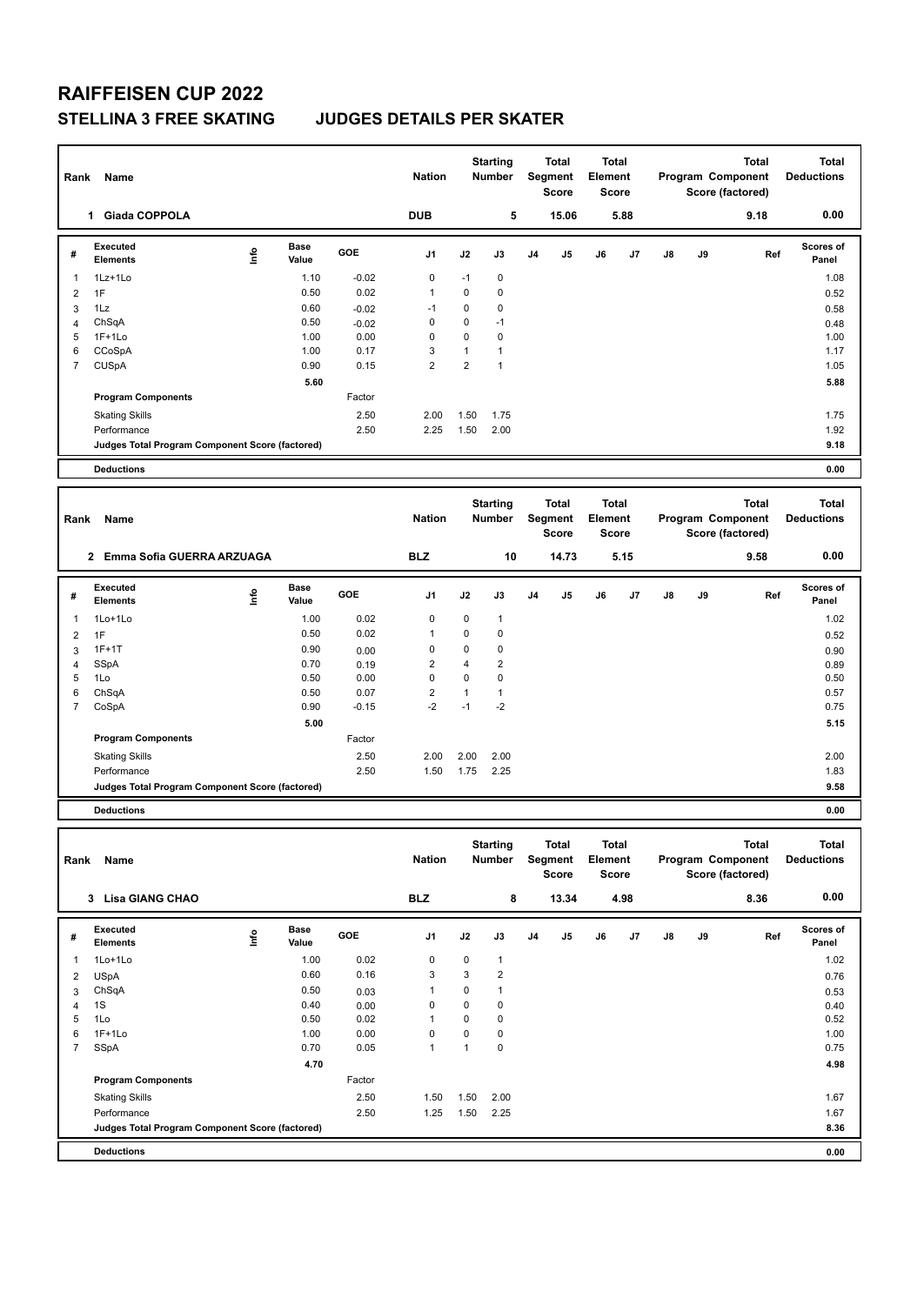### **STELLINA 3 FREE SKATING JUDGES DETAILS PER SKATER**

| Rank                | Name                                            |                                  |                      |              | <b>Nation</b>                 |                       | <b>Starting</b><br>Number |                | Total<br>Segment<br><b>Score</b> | Element | Total<br><b>Score</b>        | Program Component<br>Score (factored) |    | <b>Total</b>                                          | <b>Total</b><br><b>Deductions</b> |  |  |      |      |
|---------------------|-------------------------------------------------|----------------------------------|----------------------|--------------|-------------------------------|-----------------------|---------------------------|----------------|----------------------------------|---------|------------------------------|---------------------------------------|----|-------------------------------------------------------|-----------------------------------|--|--|------|------|
|                     | 4 Isabella BOSISIO                              |                                  |                      |              | <b>BLZ</b>                    |                       | 11                        |                | 12.90                            |         | 5.20                         |                                       |    | 7.70                                                  | 0.00                              |  |  |      |      |
| #                   | <b>Executed</b><br><b>Elements</b>              | $\mathop{\mathsf{Int}}\nolimits$ | <b>Base</b><br>Value | GOE          | J1                            | J2                    | J3                        | J <sub>4</sub> | J5                               | J6      | J7                           | J8                                    | J9 | Ref                                                   | Scores of<br>Panel                |  |  |      |      |
| 1                   | 1F                                              |                                  | 0.50                 | 0.05         | 1                             | $\mathbf{1}$          | 1                         |                |                                  |         |                              |                                       |    |                                                       | 0.55                              |  |  |      |      |
| $\overline{2}$      | $1F+1Lo$                                        |                                  | 1.00                 | 0.02         | 1                             | 0                     | 0                         |                |                                  |         |                              |                                       |    |                                                       | 1.02                              |  |  |      |      |
| 3                   | <b>SSpA</b>                                     |                                  | 0.70                 | 0.05         | 1                             | 1                     | 0                         |                |                                  |         |                              |                                       |    |                                                       | 0.75                              |  |  |      |      |
| 4                   | 1Lo                                             |                                  | 0.50                 | 0.02         | 1                             | 0                     | 0                         |                |                                  |         |                              |                                       |    |                                                       | 0.52                              |  |  |      |      |
| 5                   | ChSqA                                           |                                  | 0.50                 | 0.05         | $\overline{2}$                | 0                     | $\mathbf{1}$              |                |                                  |         |                              |                                       |    |                                                       | 0.55                              |  |  |      |      |
| 6                   | 1Lo+1Lo                                         |                                  | 1.00                 | 0.00         | 0                             | $\pmb{0}$             | 0                         |                |                                  |         |                              |                                       |    |                                                       | 1.00                              |  |  |      |      |
| 7                   | CoSpA                                           |                                  | 0.90                 | $-0.09$      | $\mathbf 0$                   | $-1$                  | $-2$                      |                |                                  |         |                              |                                       |    |                                                       | 0.81                              |  |  |      |      |
|                     |                                                 |                                  | 5.10                 |              |                               |                       |                           |                |                                  |         |                              |                                       |    |                                                       | 5.20                              |  |  |      |      |
|                     | <b>Program Components</b>                       |                                  |                      | Factor       |                               |                       |                           |                |                                  |         |                              |                                       |    |                                                       |                                   |  |  |      |      |
|                     | <b>Skating Skills</b>                           |                                  |                      | 2.50         | 1.75                          | 1.50                  | 1.50                      |                |                                  |         |                              |                                       |    |                                                       | 1.58                              |  |  |      |      |
|                     | Performance                                     |                                  |                      | 2.50         | 2.00                          | 1.25                  | 1.25                      |                |                                  |         |                              |                                       |    |                                                       | 1.50                              |  |  |      |      |
|                     | Judges Total Program Component Score (factored) |                                  |                      |              |                               |                       |                           |                |                                  |         |                              |                                       |    |                                                       | 7.70                              |  |  |      |      |
|                     | <b>Deductions</b>                               |                                  |                      |              |                               |                       |                           |                |                                  |         |                              |                                       |    |                                                       | 0.00                              |  |  |      |      |
|                     |                                                 |                                  |                      |              |                               |                       | <b>Starting</b>           |                | Total                            |         | <b>Total</b>                 |                                       |    | <b>Total</b>                                          | <b>Total</b>                      |  |  |      |      |
| Rank                | Name                                            |                                  |                      |              | <b>Nation</b>                 |                       | <b>Number</b>             |                | Segment<br><b>Score</b>          | Element | <b>Score</b>                 |                                       |    | Program Component<br>Score (factored)                 | <b>Deductions</b>                 |  |  |      |      |
|                     | 5 Sofia PSHENICHNIK                             |                                  |                      |              | ZUG                           |                       | 13                        |                | 12.16                            | 4.66    |                              |                                       |    |                                                       |                                   |  |  | 7.50 | 0.00 |
| #                   | Executed<br><b>Elements</b>                     | $\mathop{\mathsf{Int}}\nolimits$ | <b>Base</b><br>Value | GOE          | J1                            | J2                    | J3                        | J4             | J5                               | J6      | J7                           | J8                                    | J9 | Ref                                                   | <b>Scores of</b><br>Panel         |  |  |      |      |
| 1                   | 1Lo                                             |                                  | 0.50                 | 0.00         | $\pmb{0}$                     | $\pmb{0}$             | 0                         |                |                                  |         |                              |                                       |    |                                                       | 0.50                              |  |  |      |      |
| 2                   | 1F                                              |                                  | 0.50                 | 0.00         | $\pmb{0}$                     | $\pmb{0}$             | 0                         |                |                                  |         |                              |                                       |    |                                                       | 0.50                              |  |  |      |      |
| 3                   | <b>USpA</b>                                     |                                  | 0.60                 | $-0.10$      | $-1$                          | $-2$                  | $-2$                      |                |                                  |         |                              |                                       |    |                                                       | 0.50                              |  |  |      |      |
| 4                   | ChSqA                                           |                                  | 0.50                 | 0.08         | $\overline{2}$                | $\overline{2}$        | 1                         |                |                                  |         |                              |                                       |    |                                                       | 0.58                              |  |  |      |      |
| 5                   | $1F+1T$                                         |                                  | 0.90                 | 0.00         | $\mathbf 0$                   | $\mathbf 0$           | 0                         |                |                                  |         |                              |                                       |    |                                                       | 0.90                              |  |  |      |      |
| 6<br>$\overline{7}$ | 1Lo+1Lo                                         |                                  | 1.00                 | 0.00         | $\mathbf 0$<br>$\overline{2}$ | 0<br>$\boldsymbol{2}$ | 0<br>0                    |                |                                  |         |                              |                                       |    |                                                       | 1.00                              |  |  |      |      |
|                     | <b>USpA</b>                                     |                                  | 0.60<br>4.60         | 0.08         |                               |                       |                           |                |                                  |         |                              |                                       |    |                                                       | 0.68                              |  |  |      |      |
|                     | <b>Program Components</b>                       |                                  |                      | Factor       |                               |                       |                           |                |                                  |         |                              |                                       |    |                                                       | 4.66                              |  |  |      |      |
|                     |                                                 |                                  |                      |              |                               |                       |                           |                |                                  |         |                              |                                       |    |                                                       |                                   |  |  |      |      |
|                     | <b>Skating Skills</b><br>Performance            |                                  |                      | 2.50<br>2.50 | 1.50                          | 1.50                  | 1.50                      |                |                                  |         |                              |                                       |    |                                                       | 1.50                              |  |  |      |      |
|                     | Judges Total Program Component Score (factored) |                                  |                      |              | 1.50                          | 1.50                  | 1.50                      |                |                                  |         |                              |                                       |    |                                                       | 1.50<br>7.50                      |  |  |      |      |
|                     | <b>Deductions</b>                               |                                  |                      |              |                               |                       |                           |                |                                  |         |                              |                                       |    |                                                       | 0.00                              |  |  |      |      |
|                     |                                                 |                                  |                      |              |                               |                       |                           |                |                                  |         |                              |                                       |    |                                                       |                                   |  |  |      |      |
|                     | Rank Name                                       |                                  |                      |              | <b>Nation</b>                 |                       | <b>Starting</b><br>Number |                | Total<br>Segment<br>Score        | Element | <b>Total</b><br><b>Score</b> |                                       |    | <b>Total</b><br>Program Component<br>Score (factored) | <b>Total</b><br><b>Deductions</b> |  |  |      |      |
|                     | 6 Alexandra DAMINELLI                           |                                  |                      |              | LUG                           |                       | 1                         |                | 12.12                            |         | 4.84                         |                                       |    | 7.28                                                  | 0.00                              |  |  |      |      |
| #                   | Executed                                        | $\mathop{\mathsf{Info}}$         | Base                 | GOE          | J1                            | J2                    | J3                        | J4             | J5                               | J6      | J7                           | J8                                    | J9 | Ref                                                   | <b>Scores of</b>                  |  |  |      |      |
|                     | <b>Elements</b>                                 |                                  | Value                |              |                               |                       |                           |                |                                  |         |                              |                                       |    |                                                       | Panel                             |  |  |      |      |
| 1                   | 1Lo                                             |                                  | 0.50                 | 0.02         | 1                             | 0                     | 0                         |                |                                  |         |                              |                                       |    |                                                       | 0.52                              |  |  |      |      |
| $\overline{c}$      | $1F+1Lo$                                        |                                  | 1.00                 | 0.00         | 0                             | 0                     | 0                         |                |                                  |         |                              |                                       |    |                                                       | 1.00                              |  |  |      |      |
| 3                   | SSpA                                            |                                  | 0.70                 | 0.00         | 0                             | 0                     | 0                         |                |                                  |         |                              |                                       |    |                                                       | 0.70                              |  |  |      |      |
| 4<br>5              | ChSqA<br>1Lo+1Lo                                |                                  | 0.50<br>1.00         | 0.08<br>0.00 | 3<br>0                        | $\mathbf{1}$<br>0     | 1<br>0                    |                |                                  |         |                              |                                       |    |                                                       | 0.58<br>1.00                      |  |  |      |      |
| 6                   | 1F                                              |                                  | 0.50                 | $-0.02$      | -1                            | 0                     | 0                         |                |                                  |         |                              |                                       |    |                                                       | 0.48                              |  |  |      |      |
| $\overline{7}$      | <b>USpA</b>                                     |                                  | 0.60                 | $-0.04$      | 0                             | $-1$                  | $-1$                      |                |                                  |         |                              |                                       |    |                                                       | 0.56                              |  |  |      |      |
|                     |                                                 |                                  | 4.80                 |              |                               |                       |                           |                |                                  |         |                              |                                       |    |                                                       | 4.84                              |  |  |      |      |
|                     | <b>Program Components</b>                       |                                  |                      | Factor       |                               |                       |                           |                |                                  |         |                              |                                       |    |                                                       |                                   |  |  |      |      |
|                     | <b>Skating Skills</b>                           |                                  |                      | 2.50         | 1.75                          | 1.50                  | 1.50                      |                |                                  |         |                              |                                       |    |                                                       | 1.58                              |  |  |      |      |
|                     | Performance                                     |                                  |                      | 2.50         | 1.50                          | 1.25                  | 1.25                      |                |                                  |         |                              |                                       |    |                                                       | 1.33                              |  |  |      |      |
|                     | Judges Total Program Component Score (factored) |                                  |                      |              |                               |                       |                           |                |                                  |         |                              |                                       |    |                                                       | 7.28                              |  |  |      |      |
|                     |                                                 |                                  |                      |              |                               |                       |                           |                |                                  |         |                              |                                       |    |                                                       |                                   |  |  |      |      |
|                     | <b>Deductions</b>                               |                                  |                      |              |                               |                       |                           |                |                                  |         |                              |                                       |    |                                                       | 0.00                              |  |  |      |      |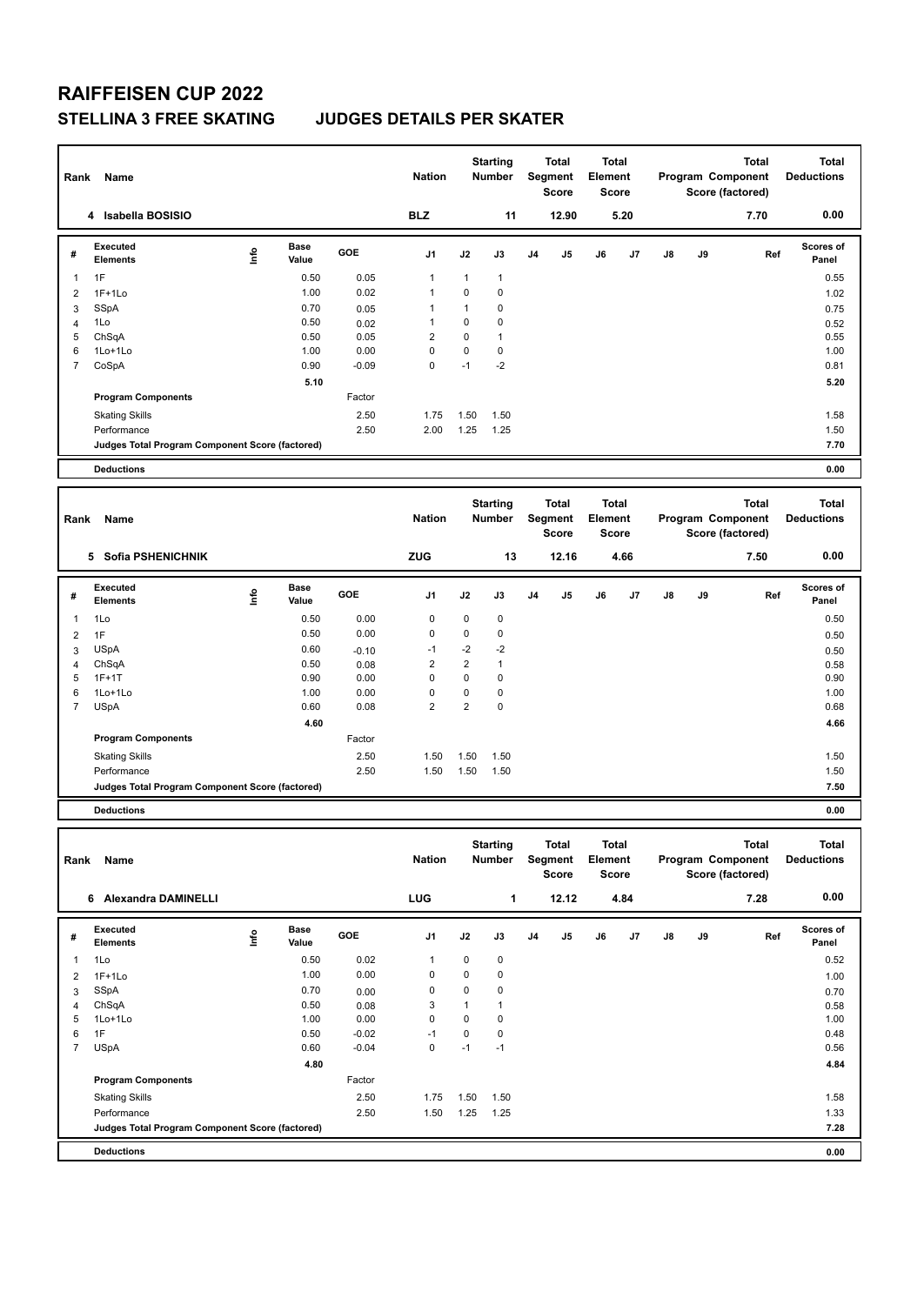#### **STELLINA 3 FREE SKATING JUDGES DETAILS PER SKATER**

| Rank                | Name                                            |      |                      |                 | <b>Nation</b>    |                             | <b>Starting</b><br>Number |    | Total<br>Segment<br><b>Score</b> | Element | Total<br><b>Score</b> |    | <b>Total</b><br>Program Component<br>Score (factored) |                                       | <b>Total</b><br><b>Deductions</b> |
|---------------------|-------------------------------------------------|------|----------------------|-----------------|------------------|-----------------------------|---------------------------|----|----------------------------------|---------|-----------------------|----|-------------------------------------------------------|---------------------------------------|-----------------------------------|
|                     | 7 Alexandra KUTAHOVA                            |      |                      |                 | ZUG              |                             | $\mathbf{2}$              |    | 12.09                            |         | 4.99                  |    |                                                       | 7.10                                  | 0.00                              |
| #                   | <b>Executed</b><br><b>Elements</b>              | lnfo | <b>Base</b><br>Value | GOE             | J1               | J2                          | J3                        | J4 | J5                               | J6      | J7                    | J8 | J9                                                    | Ref                                   | Scores of<br>Panel                |
| $\mathbf{1}$        | 1F                                              |      | 0.50                 | 0.00            | $\pmb{0}$        | $\pmb{0}$                   | 0                         |    |                                  |         |                       |    |                                                       |                                       | 0.50                              |
| $\overline{2}$      | <b>SSpA</b>                                     |      | 0.70                 | 0.14            | 3                | $\overline{2}$              | $\mathbf{1}$              |    |                                  |         |                       |    |                                                       |                                       | 0.84                              |
| 3                   | $1S+1Lo$                                        |      | 0.90                 | 0.00            | $\pmb{0}$        | $\pmb{0}$                   | 0                         |    |                                  |         |                       |    |                                                       |                                       | 0.90                              |
| 4                   | ChSqA                                           |      | 0.50                 | 0.03            | $\overline{2}$   | $\mathbf{1}$                | $-1$                      |    |                                  |         |                       |    |                                                       |                                       | 0.53                              |
| 5                   | 1Lo+1Lo                                         |      | 1.00                 | $-0.02$         | $-1$             | 0                           | 0                         |    |                                  |         |                       |    |                                                       |                                       | 0.98                              |
| 6<br>$\overline{7}$ | 1F<br><b>USpA</b>                               |      | 0.50<br>0.60         | 0.00<br>0.14    | $\mathbf 0$<br>4 | $\pmb{0}$<br>$\overline{2}$ | 0<br>$\mathbf{1}$         |    |                                  |         |                       |    |                                                       |                                       | 0.50<br>0.74                      |
|                     |                                                 |      | 4.70                 |                 |                  |                             |                           |    |                                  |         |                       |    |                                                       |                                       | 4.99                              |
|                     | <b>Program Components</b>                       |      |                      | Factor          |                  |                             |                           |    |                                  |         |                       |    |                                                       |                                       |                                   |
|                     | <b>Skating Skills</b>                           |      |                      | 2.50            | 1.75             | 1.25                        | 1.25                      |    |                                  |         |                       |    |                                                       |                                       | 1.42                              |
|                     | Performance                                     |      |                      | 2.50            | 1.75             | 1.25                        | 1.25                      |    |                                  |         |                       |    |                                                       |                                       | 1.42                              |
|                     | Judges Total Program Component Score (factored) |      |                      |                 |                  |                             |                           |    |                                  |         |                       |    |                                                       |                                       | 7.10                              |
|                     | <b>Deductions</b>                               |      |                      |                 |                  |                             |                           |    |                                  |         |                       |    |                                                       |                                       | 0.00                              |
|                     |                                                 |      |                      |                 |                  |                             |                           |    |                                  |         |                       |    |                                                       |                                       |                                   |
| Rank                | Name                                            |      |                      |                 | <b>Nation</b>    |                             | <b>Starting</b><br>Number |    | <b>Total</b><br>Segment          | Element | Total                 |    |                                                       | <b>Total</b><br>Program Component     | <b>Total</b><br><b>Deductions</b> |
|                     | Joelle NICOLLIER<br>8                           |      |                      |                 | <b>DUB</b>       |                             | 6                         |    | <b>Score</b><br>11.24            |         | Score<br>4.58         |    |                                                       | Score (factored)<br>6.66              | 0.00                              |
|                     |                                                 |      |                      |                 |                  |                             |                           |    |                                  |         |                       |    |                                                       |                                       |                                   |
| #                   | <b>Executed</b><br><b>Elements</b>              | lnfo | Base<br>Value        | GOE             | J1               | J2                          | J3                        | J4 | J5                               | J6      | J7                    | J8 | J9                                                    | Ref                                   | Scores of<br>Panel                |
| 1                   | 1F                                              |      | 0.50                 | 0.02            | 0                | 0                           | 1                         |    |                                  |         |                       |    |                                                       |                                       | 0.52                              |
| $\overline{2}$      | 1Lo+1Lo                                         |      | 1.00                 | 0.00            | $\pmb{0}$        | $\pmb{0}$                   | 0                         |    |                                  |         |                       |    |                                                       |                                       | 1.00                              |
| 3                   | <b>USpA</b><br>ChSqA                            |      | 0.60<br>0.50         | $-0.10$<br>0.00 | $-1$<br>0        | $-2$<br>$\mathbf{1}$        | $-2$<br>$-1$              |    |                                  |         |                       |    |                                                       |                                       | 0.50                              |
| $\overline{4}$<br>5 | 1Lo                                             |      | 0.50                 | 0.00            | 0                | $\mathbf 0$                 | 0                         |    |                                  |         |                       |    |                                                       |                                       | 0.50<br>0.50                      |
| 6                   | <b>USpA</b>                                     |      | 0.60                 | $-0.04$         | $-1$             | $\mathbf 0$                 | $-1$                      |    |                                  |         |                       |    |                                                       |                                       | 0.56                              |
| $\overline{7}$      | $1F+1Lo$                                        |      | 1.00                 | 0.00            | $\mathbf 0$      | $\mathbf 0$                 | 0                         |    |                                  |         |                       |    |                                                       |                                       | 1.00                              |
|                     |                                                 |      | 4.70                 |                 |                  |                             |                           |    |                                  |         |                       |    |                                                       |                                       | 4.58                              |
|                     | <b>Program Components</b>                       |      |                      | Factor          |                  |                             |                           |    |                                  |         |                       |    |                                                       |                                       |                                   |
|                     | <b>Skating Skills</b>                           |      |                      | 2.50            | 1.50             | 1.25                        | 1.25                      |    |                                  |         |                       |    |                                                       |                                       | 1.33                              |
|                     | Performance                                     |      |                      | 2.50            | 1.25             | 1.25                        | 1.50                      |    |                                  |         |                       |    |                                                       |                                       | 1.33                              |
|                     | Judges Total Program Component Score (factored) |      |                      |                 |                  |                             |                           |    |                                  |         |                       |    |                                                       |                                       | 6.66                              |
|                     | <b>Deductions</b>                               |      |                      |                 |                  |                             |                           |    |                                  |         |                       |    |                                                       |                                       | 0.00                              |
|                     |                                                 |      |                      |                 |                  |                             | <b>Starting</b>           |    | Total                            |         | Total                 |    |                                                       | Total                                 | <b>Total</b>                      |
|                     | Rank Name                                       |      |                      |                 | <b>Nation</b>    |                             | Number                    |    | Segment<br>Score                 | Element | Score                 |    |                                                       | Program Component<br>Score (factored) | <b>Deductions</b>                 |
|                     | 9 Anna-Bente VAN DER BOOM                       |      |                      |                 | <b>DUB</b>       |                             | 4                         |    | 10.83                            |         | 4.80                  |    |                                                       | 6.03                                  | 0.00                              |
|                     | Executed                                        |      | Base                 |                 |                  |                             |                           |    |                                  |         |                       |    |                                                       |                                       | Scores of                         |
| #                   | <b>Elements</b>                                 | ۴d   | Value                | GOE             | J1               | J2                          | J3                        | J4 | J5                               | J6      | J7                    | J8 | J9                                                    | Ref                                   | Panel                             |
| 1                   | 1Lo                                             |      | 0.50                 | $-0.15$         | -4               | -2                          | $-3$                      |    |                                  |         |                       |    |                                                       |                                       | 0.35                              |
| $\overline{2}$      | $1F+1Lo$                                        |      | 1.00                 | $-0.03$         | 0                | $-1$                        | $-1$                      |    |                                  |         |                       |    |                                                       |                                       | 0.97                              |
| 3                   | CCoSpA                                          |      | 1.00                 | $-0.10$         | 1                | $-2$                        | $-2$                      |    |                                  |         |                       |    |                                                       |                                       | 0.90                              |
| 4<br>5              | ChSqA<br>1F                                     |      | 0.50<br>0.50         | 0.00<br>0.02    | 1<br>1           | $\mathbf{1}$<br>0           | $-2$<br>0                 |    |                                  |         |                       |    |                                                       |                                       | 0.50<br>0.52                      |
| 6                   | 1Lo+1Lo                                         |      | 1.00                 | $-0.02$         | $-1$             | 0                           | 0                         |    |                                  |         |                       |    |                                                       |                                       | 0.98                              |
| $\overline{7}$      | SSpA                                            |      | 0.70                 | $-0.12$         | $-1$             | $-2$                        | $-2$                      |    |                                  |         |                       |    |                                                       |                                       | 0.58                              |
|                     |                                                 |      | 5.20                 |                 |                  |                             |                           |    |                                  |         |                       |    |                                                       |                                       | 4.80                              |
|                     | <b>Program Components</b>                       |      |                      | Factor          |                  |                             |                           |    |                                  |         |                       |    |                                                       |                                       |                                   |
|                     | <b>Skating Skills</b>                           |      |                      | 2.50            | 1.75             | 1.00                        | 1.25                      |    |                                  |         |                       |    |                                                       |                                       | 1.33                              |
|                     | Performance                                     |      |                      | 2.50            | 1.50             | 0.75                        | 1.00                      |    |                                  |         |                       |    |                                                       |                                       | 1.08                              |
|                     | Judges Total Program Component Score (factored) |      |                      |                 |                  |                             |                           |    |                                  |         |                       |    |                                                       |                                       | 6.03                              |
|                     | <b>Deductions</b>                               |      |                      |                 |                  |                             |                           |    |                                  |         |                       |    |                                                       |                                       | 0.00                              |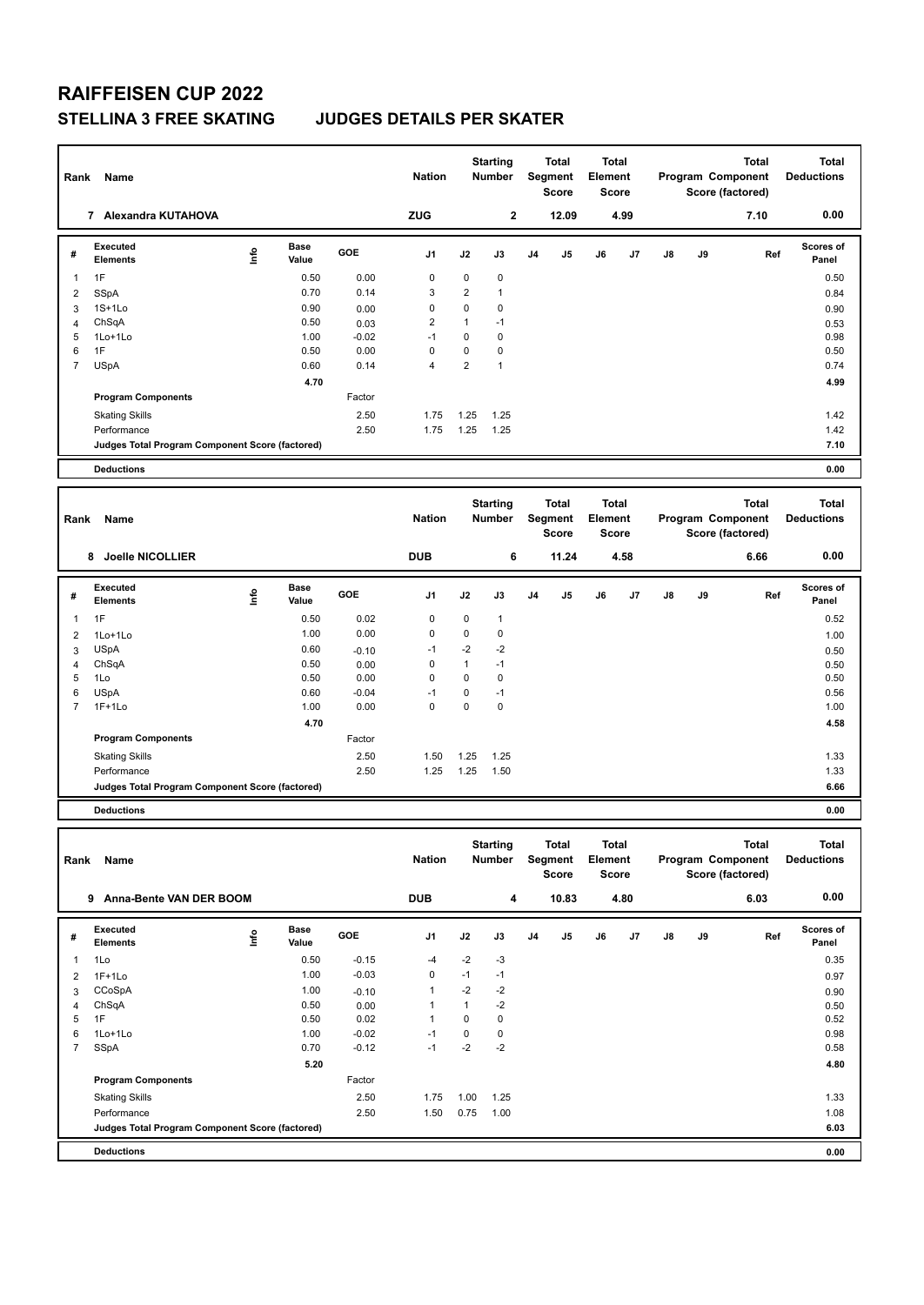#### **STELLINA 3 FREE SKATING JUDGES DETAILS PER SKATER**

| Rank                | Name                                            |      |                      |                    | <b>Nation</b>       |                   | <b>Starting</b><br>Number        |       | <b>Total</b><br>Segment<br><b>Score</b> | Element | <b>Total</b><br><b>Score</b> |    | <b>Total</b><br>Program Component<br>Score (factored) |                                                       | <b>Total</b><br><b>Deductions</b> |
|---------------------|-------------------------------------------------|------|----------------------|--------------------|---------------------|-------------------|----------------------------------|-------|-----------------------------------------|---------|------------------------------|----|-------------------------------------------------------|-------------------------------------------------------|-----------------------------------|
|                     | 10 Nadine BERNAL                                |      |                      | <b>DUB</b>         |                     | 14                |                                  | 10.50 | 4.52                                    |         |                              |    | 6.48                                                  | $-0.50$                                               |                                   |
| #                   | <b>Executed</b><br><b>Elements</b>              | lnfo | <b>Base</b><br>Value | GOE                | J1                  | J2                | J3                               | J4    | J5                                      | J6      | J7                           | J8 | J9                                                    | Ref                                                   | Scores of<br>Panel                |
| -1                  | 1Lo                                             |      | 0.50                 | 0.00               | 0                   | $\mathbf 0$       | 0                                |       |                                         |         |                              |    |                                                       |                                                       | 0.50                              |
| 2                   | CCoSpA                                          |      | 1.00                 | $-0.50$            | $-5$                | -5                | -5                               |       |                                         |         |                              |    |                                                       |                                                       | 0.50                              |
| 3                   | $1F+1Lo$                                        |      | 1.00                 | $-0.02$            | 0                   | 0                 | $-1$                             |       |                                         |         |                              |    |                                                       |                                                       | 0.98                              |
| 4                   | ChSqA                                           |      | 0.50                 | 0.03               | $\mathbf{1}$        | $\mathbf{1}$      | 0                                |       |                                         |         |                              |    |                                                       |                                                       | 0.53                              |
| 5                   | 1F                                              |      | 0.50                 | $-0.03$            | $-1$                | $\mathbf 0$       | $-1$                             |       |                                         |         |                              |    |                                                       |                                                       | 0.47                              |
| 6<br>7              | 1Lo+1Lo                                         |      | 1.00<br>0.70         | $-0.02$<br>$-0.14$ | $-1$<br>$\mathbf 0$ | $\mathbf 0$<br>-3 | 0<br>$-3$                        |       |                                         |         |                              |    |                                                       |                                                       | 0.98<br>0.56                      |
|                     | SSpA                                            |      | 5.20                 |                    |                     |                   |                                  |       |                                         |         |                              |    |                                                       |                                                       | 4.52                              |
|                     | <b>Program Components</b>                       |      |                      | Factor             |                     |                   |                                  |       |                                         |         |                              |    |                                                       |                                                       |                                   |
|                     | <b>Skating Skills</b>                           |      |                      | 2.50               | 1.00                | 1.25              | 1.25                             |       |                                         |         |                              |    |                                                       |                                                       | 1.17                              |
|                     | Performance                                     |      |                      | 2.50               | 1.50                | 1.25              | 1.50                             |       |                                         |         |                              |    |                                                       |                                                       | 1.42                              |
|                     | Judges Total Program Component Score (factored) |      |                      |                    |                     |                   |                                  |       |                                         |         |                              |    |                                                       |                                                       | 6.48                              |
|                     | <b>Deductions</b>                               |      | Falls:               | $-0.50$            |                     |                   |                                  |       |                                         |         |                              |    |                                                       |                                                       | $-0.50$                           |
|                     |                                                 |      |                      |                    |                     |                   |                                  |       |                                         |         |                              |    |                                                       |                                                       |                                   |
| Rank                | Name                                            |      |                      |                    | <b>Nation</b>       |                   | <b>Starting</b><br><b>Number</b> |       | <b>Total</b><br>Segment<br><b>Score</b> | Element | <b>Total</b><br><b>Score</b> |    |                                                       | <b>Total</b><br>Program Component<br>Score (factored) | <b>Total</b><br><b>Deductions</b> |
|                     | 11 Valentina MANOSPERTI                         |      |                      |                    | LUG                 |                   | 7                                |       | 9.31                                    |         | 4.31                         |    |                                                       | 5.00                                                  | 0.00                              |
| #                   | Executed<br><b>Elements</b>                     | lnfo | Base<br>Value        | GOE                | J1                  | J2                | J3                               | J4    | J5                                      | J6      | J7                           | J8 | J9                                                    | Ref                                                   | Scores of<br>Panel                |
| 1                   | <b>USpA</b>                                     |      | 0.60                 | 0.14               | $\overline{2}$      | 3                 | 2                                |       |                                         |         |                              |    |                                                       |                                                       | 0.74                              |
| 2                   | 1Lo                                             |      | 0.50                 | 0.00               | 0                   | $\mathbf 0$       | 0                                |       |                                         |         |                              |    |                                                       |                                                       | 0.50                              |
| 3                   | $1S+1Lo$                                        |      | 0.90                 | $-0.10$            | -2                  | $-2$              | $-2$                             |       |                                         |         |                              |    |                                                       |                                                       | 0.80                              |
| 4                   | ChSqA                                           |      | 0.50                 | $-0.10$            | $-2$                | $-1$              | $-3$                             |       |                                         |         |                              |    |                                                       |                                                       | 0.40                              |
| 5                   | $1T+1T$                                         |      | 0.80                 | 0.00               | $\mathbf 0$         | $\mathbf 0$       | $\mathbf 0$                      |       |                                         |         |                              |    |                                                       |                                                       | 0.80                              |
| 6<br>$\overline{7}$ | 1Lo<br><b>USpA</b>                              |      | 0.50<br>0.60         | $-0.15$<br>0.12    | -4<br>1             | -3<br>3           | $-2$<br>$\overline{2}$           |       |                                         |         |                              |    |                                                       |                                                       | 0.35<br>0.72                      |
|                     |                                                 |      | 4.40                 |                    |                     |                   |                                  |       |                                         |         |                              |    |                                                       |                                                       | 4.31                              |
|                     | <b>Program Components</b>                       |      |                      | Factor             |                     |                   |                                  |       |                                         |         |                              |    |                                                       |                                                       |                                   |
|                     | <b>Skating Skills</b>                           |      |                      | 2.50               | 0.75                | 1.25              | 1.25                             |       |                                         |         |                              |    |                                                       |                                                       | 1.08                              |
|                     | Performance                                     |      |                      | 2.50               | 0.75                | 1.00              | 1.00                             |       |                                         |         |                              |    |                                                       |                                                       | 0.92                              |
|                     | Judges Total Program Component Score (factored) |      |                      |                    |                     |                   |                                  |       |                                         |         |                              |    |                                                       |                                                       | 5.00                              |
|                     | <b>Deductions</b>                               |      |                      |                    |                     |                   |                                  |       |                                         |         |                              |    |                                                       |                                                       | 0.00                              |
|                     |                                                 |      |                      |                    |                     |                   |                                  |       |                                         |         |                              |    |                                                       |                                                       |                                   |
|                     | Rank Name                                       |      |                      |                    | Nation              |                   | <b>Starting</b><br>Number        |       | Total<br>Segment<br>Score               | Element | <b>Total</b><br>Score        |    |                                                       | <b>Total</b><br>Program Component<br>Score (factored) | <b>Total</b><br><b>Deductions</b> |
|                     | 12 Odette ROSSINI                               |      |                      |                    | <b>LUG</b>          |                   | 9                                |       | 7.59                                    |         | 4.06                         |    |                                                       | 3.53                                                  | 0.00                              |
|                     |                                                 |      |                      |                    |                     |                   |                                  |       |                                         |         |                              |    |                                                       |                                                       |                                   |
| #                   | Executed<br><b>Elements</b>                     | Life | Base<br>Value        | GOE                | J1                  | J2                | J3                               | J4    | J5                                      | J6      | J7                           | J8 | J9                                                    | Ref                                                   | Scores of<br>Panel                |
| 1                   | 1S                                              |      | 0.40                 | 0.00               | 0                   | $\mathbf 0$       | 0                                |       |                                         |         |                              |    |                                                       |                                                       | 0.40                              |
| $\overline{2}$      | 1T                                              |      | 0.40                 | $-0.04$            | $-1$                | $-1$              | $-1$                             |       |                                         |         |                              |    |                                                       |                                                       | 0.36                              |
| 3                   | ChSqA                                           |      | 0.50                 | $-0.03$            | $-1$                | 0                 | $-1$                             |       |                                         |         |                              |    |                                                       |                                                       | 0.47                              |
| 4                   | USpA                                            |      | 0.60                 | 0.02               | $\mathbf{1}$        | 0                 | 0                                |       |                                         |         |                              |    |                                                       |                                                       | 0.62                              |
| 5                   | $1T+1T$                                         |      | 0.80                 | $-0.03$            | $-1$                | $\pmb{0}$         | $-1$                             |       |                                         |         |                              |    |                                                       |                                                       | 0.77                              |
| 6                   | $1S+1T$                                         |      | 0.80                 | $-0.01$            | $-1$                | $\pmb{0}$         | 0                                |       |                                         |         |                              |    |                                                       |                                                       | 0.79                              |
| $\overline{7}$      | SSpA                                            |      | 0.70                 | $-0.05$            | 0                   | $-1$              | $-1$                             |       |                                         |         |                              |    |                                                       |                                                       | 0.65                              |
|                     |                                                 |      | 4.20                 |                    |                     |                   |                                  |       |                                         |         |                              |    |                                                       |                                                       | 4.06                              |
|                     | <b>Program Components</b>                       |      |                      | Factor             |                     |                   |                                  |       |                                         |         |                              |    |                                                       |                                                       |                                   |
|                     | <b>Skating Skills</b>                           |      |                      | 2.50               | 0.75                | 0.50              | 0.50                             |       |                                         |         |                              |    |                                                       |                                                       | 0.58                              |
|                     | Performance                                     |      |                      | 2.50               | 1.00                | 0.75              | 0.75                             |       |                                         |         |                              |    |                                                       |                                                       | 0.83                              |
|                     | Judges Total Program Component Score (factored) |      |                      |                    |                     |                   |                                  |       |                                         |         |                              |    |                                                       |                                                       | 3.53                              |

**Deductions 0.00**